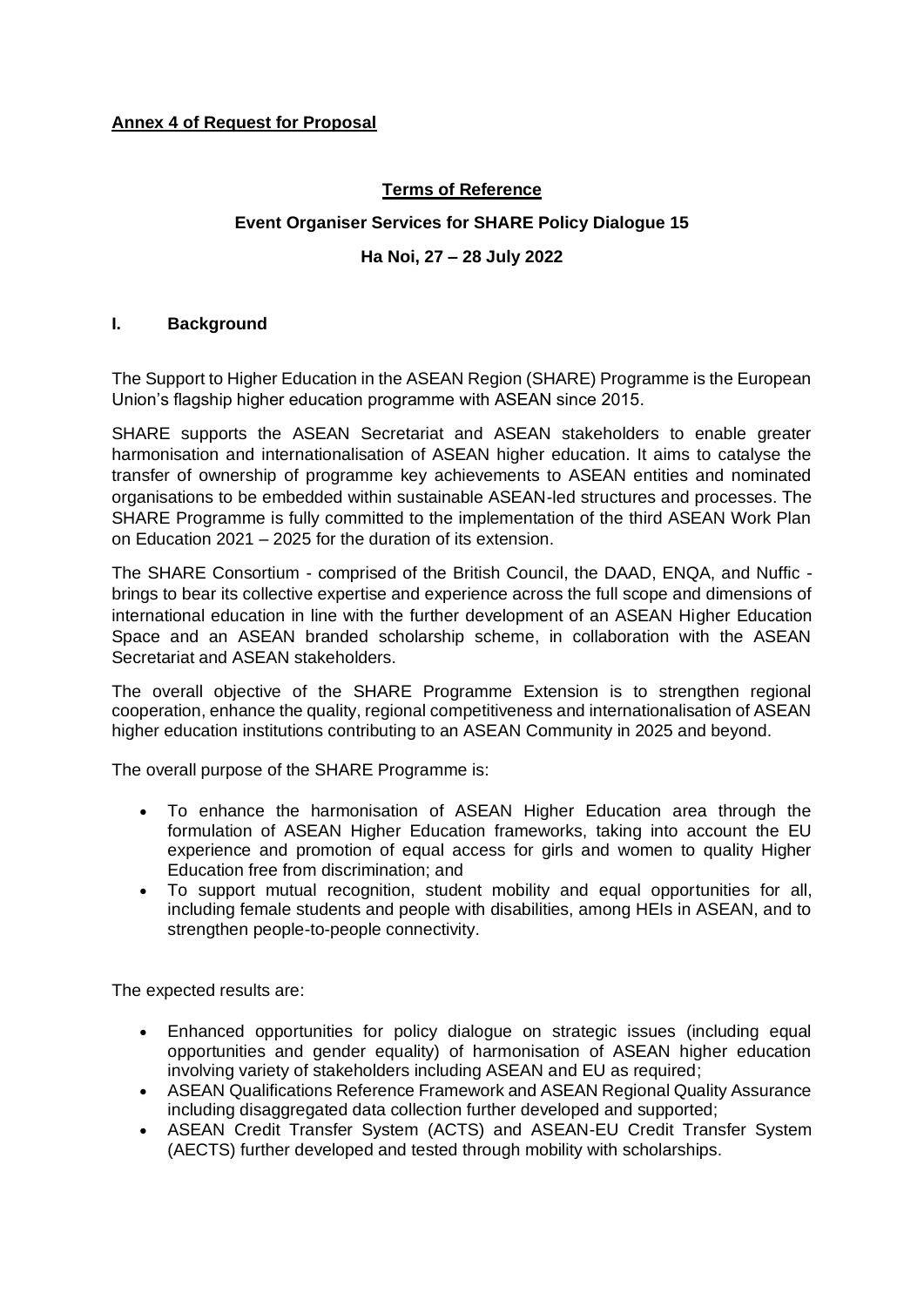SHARE Programme is going to organise an international event "SHARE Policy Dialogue 15" in Ha Noi on 27 – 28 July 2022 which involves invitations to delegations from governments, international organisations, higher education institutions, private sector, among others, from ASEAN Countries and likely from European counterparts. The event is going to be organised in a hybrid mode involving physical event in a selected hotel in Ha Noi as well as virtually through online conference platform "Hopin" and "StreamYard". The SHARE Programme is seeking for submission of proposals to provide services for organising hybrid event including designing and production of several event communications materials.

## **II. Event Details and Objective of the RFP**

SHARE Programme is holding the 15<sup>th</sup> Policy Dialogue in Ha Noi, Viet Nam on  $27 - 28$  July 2022. The venue is also still under consideration and will be informed as soon as it is confirmed. Policy Dialogue 15 will be held as a hybrid event in partnership with Ministry of Education and Training, Viet Nam over the course of two days and as a series of public webinars. There will be a physical part of the event at a hotel venue in Hanoi which will likely involve speakers and also audience. Most participants will be joining from a virtual event platform called Hopin [\(https://hopin.com/\)](https://hopin.com/) and the speakers are presenting from an online studio platform called StreamYard [\(https://streamyard.com/\)](https://streamyard.com/). SHARE owns the licenses for both platforms. The event will also be live streamed to SHARE YouTube channel.

Participants will include key stakeholders from amongst the following organisations / groups:

| ASEAN SOM-ED Leaders and/or their representatives                            |
|------------------------------------------------------------------------------|
| ASEAN Secretariat (EYSD and other relevant divisions)                        |
| <b>ASEAN Foundation</b>                                                      |
| European Union Delegations in ASEAN                                          |
| <b>AUN - ACTS</b>                                                            |
| $AUN - QA$                                                                   |
| <b>ASEAN Quality Assurance Network (AQAN)</b>                                |
| <b>ASEAN Qualifications Reference Framework Committee</b>                    |
| <b>ASEAN Human Development Organisation (AHDO)</b>                           |
| Asia-Europe Foundation (ASEF)                                                |
| Asia-Europe Meeting (ASEM) Education                                         |
| <b>SEAMEO RIHED</b>                                                          |
| <b>UNESCO Asia and Pacific Regional Bureau for Education</b>                 |
| <b>SHARE Higher Education Harmonisation Community of Practice</b>            |
| <b>ASEAN University Network (AUN)</b>                                        |
| Southeast Asian Higher Education Institutions                                |
| Higher Education Institutions / Universities of Erasmus Partnership Projects |
| Employers in the ASEAN Region                                                |
| European Chambers of Commerce in ASEAN                                       |
| <b>SHARE Alumni / Erasmus Alumni</b>                                         |
|                                                                              |

The purpose of this RFP is to invite potential suppliers who can provide event management services for the organisation of Policy Dialogue 15 in hybrid modality. Further details of the required services are outlined below.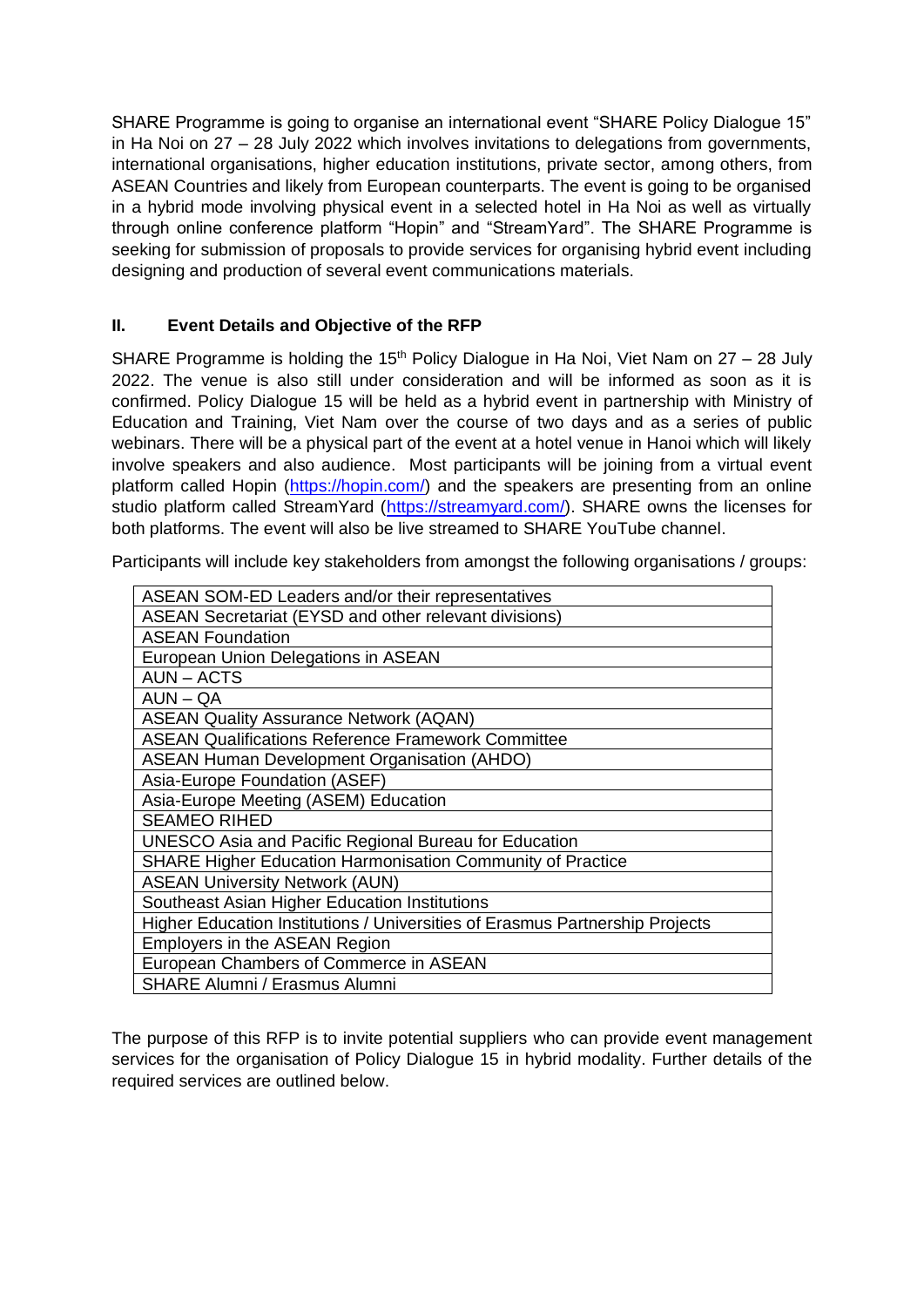## **III. Deliverables**

#### **1. Registration and Attendance Management**

- Prepare attendance list and badge for attendees and speakers attending the event physically
- Direct attendees to the correct room
- Ensure all attendees fill the attendance list, check their temperature, wear mask and seat accordingly following the seating arrangement

## **2. Design and Production**

Provide design and production for communications and visibility materials below:

| <b>Visibility Material</b>                               | <b>Specification</b>                                                                                  | <b>Note</b>                                                  |
|----------------------------------------------------------|-------------------------------------------------------------------------------------------------------|--------------------------------------------------------------|
| Backdrop<br>1.                                           | Size: TBC (following on the selection of<br>the venue)                                                | Size might be vary based<br>on size of stage at the<br>venue |
| 2. Meeting kit:                                          |                                                                                                       |                                                              |
| - Name badges,<br>including lanyard<br>and plastic cover | Printed material: Art Cartoon 210 gsm<br>Lanyard: colour with printed text and logo<br>Quantity: 50   |                                                              |
| 3. Roll up banner                                        | Size: 80x200 cm<br>Printed material: Glossy vinyl 340d or<br>quality photo backlip<br>Quantity: 4 pcs |                                                              |
| Virtual background<br>4.                                 | To be used for speakers attending virtually                                                           |                                                              |

## **3. Stage, Audio & Visual and Virtual Platform Management**

- Stage management (1 stage manager) to ensure integration of audio and visual of physical and virtual attendance run smoothly including speakers' presentation and following the allocated time
- Provide power supply (if needed) and dedicated internet connection to mitigate unstable internet connection from the hotel
- Provide staff and devices to broadcast speakers and attendees attending the event physically
- Provide staff and devices to manage virtual attendance through Hopin (moderator: 1 person) and StreamYard (producer: 1 person)
- Minimum equipment needed:
	- o 2 Camcorders or Cameras (Full HD)
	- o 1 set of switching deck
	- o 2 Computer desktops or laptops (with software for live streaming)
	- o Dedicated internet modem and UPS
	- $\circ$  1 Sound mixer

## **4. Venue and Facilities Management**

## **Liaison with selected hotel**

As a focal point to liaise with hotel prior and during the event on below matter: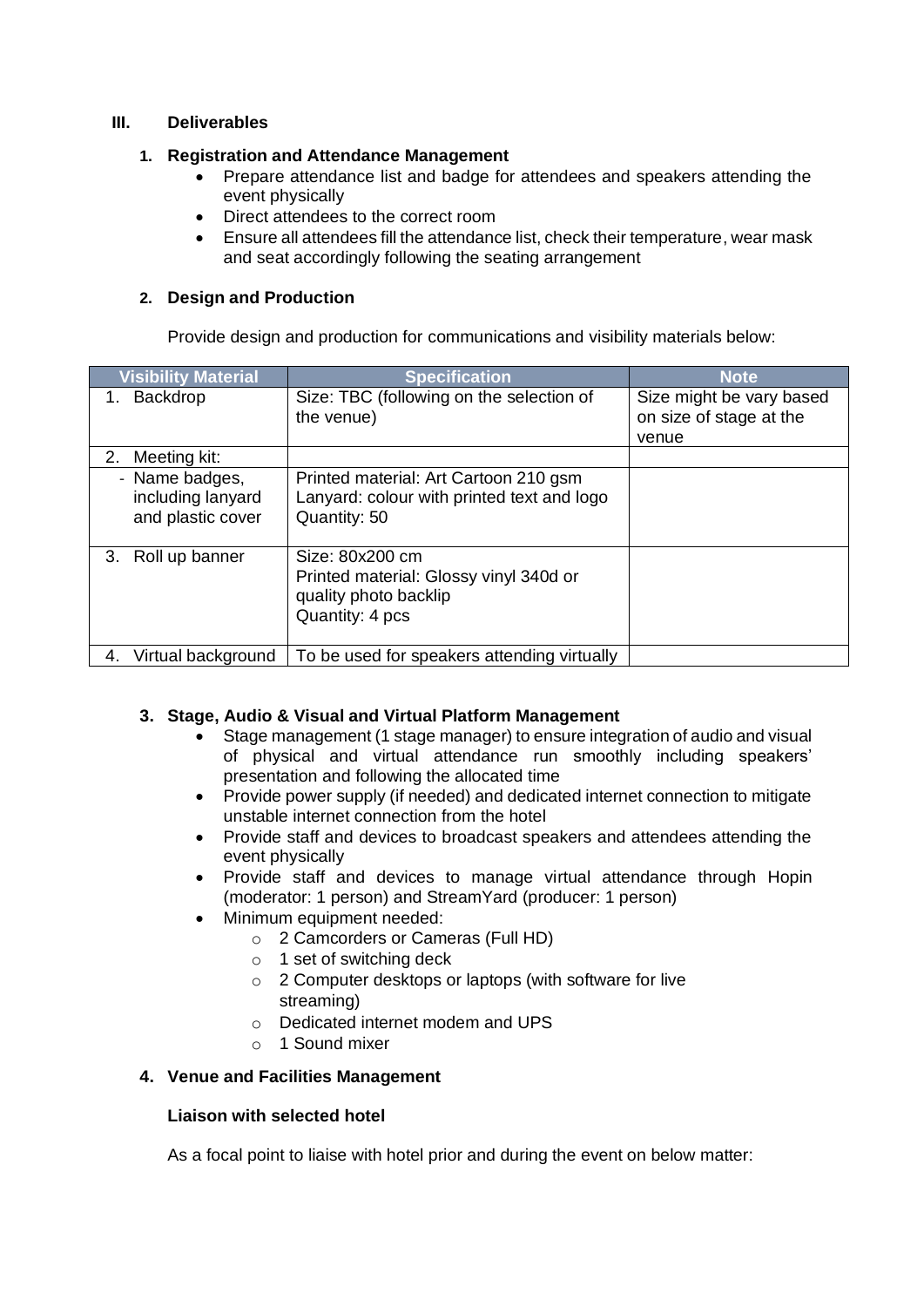- Set up the meeting rooms to support delivery of the event by ensuring the availability of equipment such as stage area, microphone (wireless and table mics), country flags, and name plate, cameras
- Help people movement of each session
- Ensuring all visibility materials are ready for use
- Meeting kit preparation
- Meal and refreshment arrangement during the event

## **Secretariat and Admin Support**

- Provide laptop for general secretarial use
- Provide printer that can print both black-white and colour, scan, and copy
- Provide basic stationaries such as paper, board maker, etc.

## **5. Photo and Videography**

- Provide dedicated photographer and videographer to capture event footage
- Produce selections of edited photos for publications materials
- Produce event highlight video (2-3 minutes)

## **6. Others**

- Obtain necessary permit from authority, if needed
- Provide a project leader as the main contact person with ability to communicate in English (desirable)

Note: The SHARE Programme shall pay within 30 days following receipt from the vendor of a valid and accurate invoice by automated transfer into the vendor's nominated bank account after correct and complete invoicing documents are received by the SHARE Programme.

## **IV. Reporting**

The selected supplier will primarily coordinate with the Senior Programme Officer of the SHARE Programme. They will work closely with the Programme Manager, Senior Communications Officer and the Team Leader.

## **V. Skills and Expertise Required**

We are seeking a supplier based in Ha Noi with below requirements:

- Experience in handling a hybrid event for policy dialogue, conference and similar events with international attendees (mandatory)
- Experience in using streaming software (i.e. Vmix) and online event platforms (i.e., StreamYard and Hopin) (desirable)
- Have sufficient number of staff to deliver the work as detailed above

## **VI. Provisional Timescales**

The timeframe of this consultancy will be June – July 2022. The final timeline for the work will be agreed once the potential supplier is selected.

#### **Indicative timeline for Request for Proposal**

| <b>Timeline</b> | <b>Activity</b>                  |
|-----------------|----------------------------------|
| 23 May 2022     | Call for proposal                |
| 25 May 2022     | Clarification questions deadline |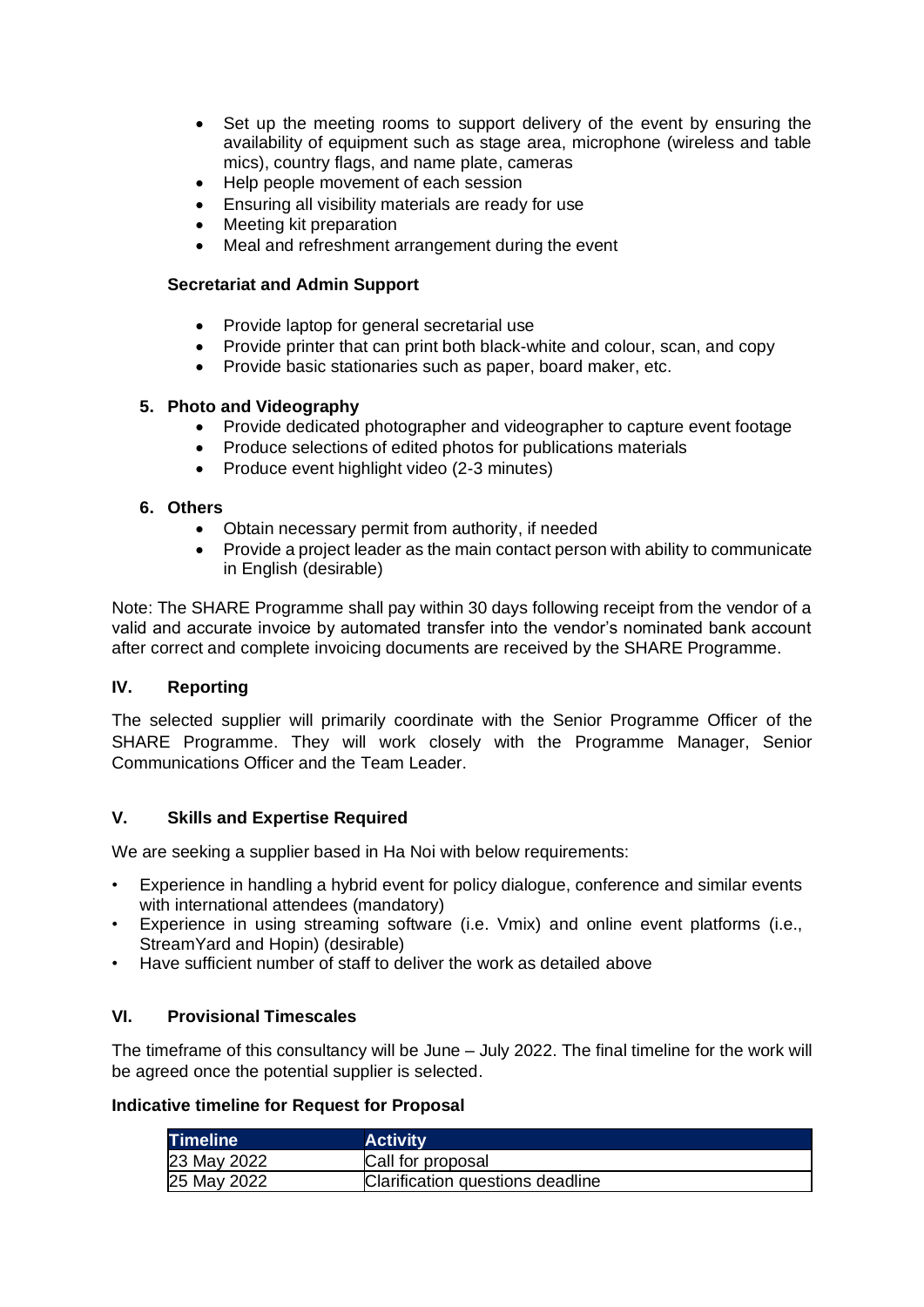| 27 May 2022          | British Council to respond to clarification questions |
|----------------------|-------------------------------------------------------|
| 29 May 2022          | Proposal submission deadline                          |
| 30 May 2022          | Proposal shortlisting                                 |
| 31 May - 2 June 2022 | Clarification meeting (if needed)                     |
| 3 June 2022          | Announcement of successful supplier                   |
| 11 June 2022         | Contract concluded with winning supplier              |
| 13 June 2022         | Contract start date                                   |

## **Indicative timeline for the work**

| Timeline            | <b>Activity</b>                                         |
|---------------------|---------------------------------------------------------|
| 13 June 2022        | Kick-off meeting                                        |
| 16 June 2022        | Venue check                                             |
| 15 June 2022        | Familiarisation with Hopin and StreamYard platform      |
| $20 - 30$ June 2022 | Collaterals and digital design development and revision |
| $1 - 8$ July 2022   | <b>Collaterals production</b>                           |
| $4 - 7$ July 2022   | Dry run                                                 |
| 23 - 25 July 2022   | Backdrop installation, room and equipment setting       |
| 26 July 2022        | Rehearsal at the venue                                  |
| 27 - 28 July 2022   | Event delivery of Policy Dialogue 15                    |

## **VII. Anticipated Budget**

The indicative budget allocated to this contract will be a maximum of EUR15,000.00.

## **VIII. How to apply**

Interested suppliers should submit the following documents to [sharepmo@britishcouncil.org](mailto:sharepmo@britishcouncil.org) by the response deadline, as set out in the timeline of proposal submission.

- Annex 2 Supplier Response addressing the deliverables set above
- Annex 3 Pricing Approach
- Proposal
- Company profile

## **IX. Evaluation criteria**

Responses from potential applicants will be assessed on the following criteria.

| <b>Criteria</b>                              | <b>Item of evaluation</b>                                                                                                                                   | Weighting |
|----------------------------------------------|-------------------------------------------------------------------------------------------------------------------------------------------------------------|-----------|
| <b>Experience</b><br>and<br><b>Expertise</b> | Experience in handling a hybrid event<br>Experience in design and production of<br>collaterals<br>Experience in<br>streaming<br>using<br>software/platforms | 30%       |
| <b>Quality of service</b><br>and approach    | Understanding of the required services<br>according to the ToR                                                                                              | 30%       |

• **Award Criteria**